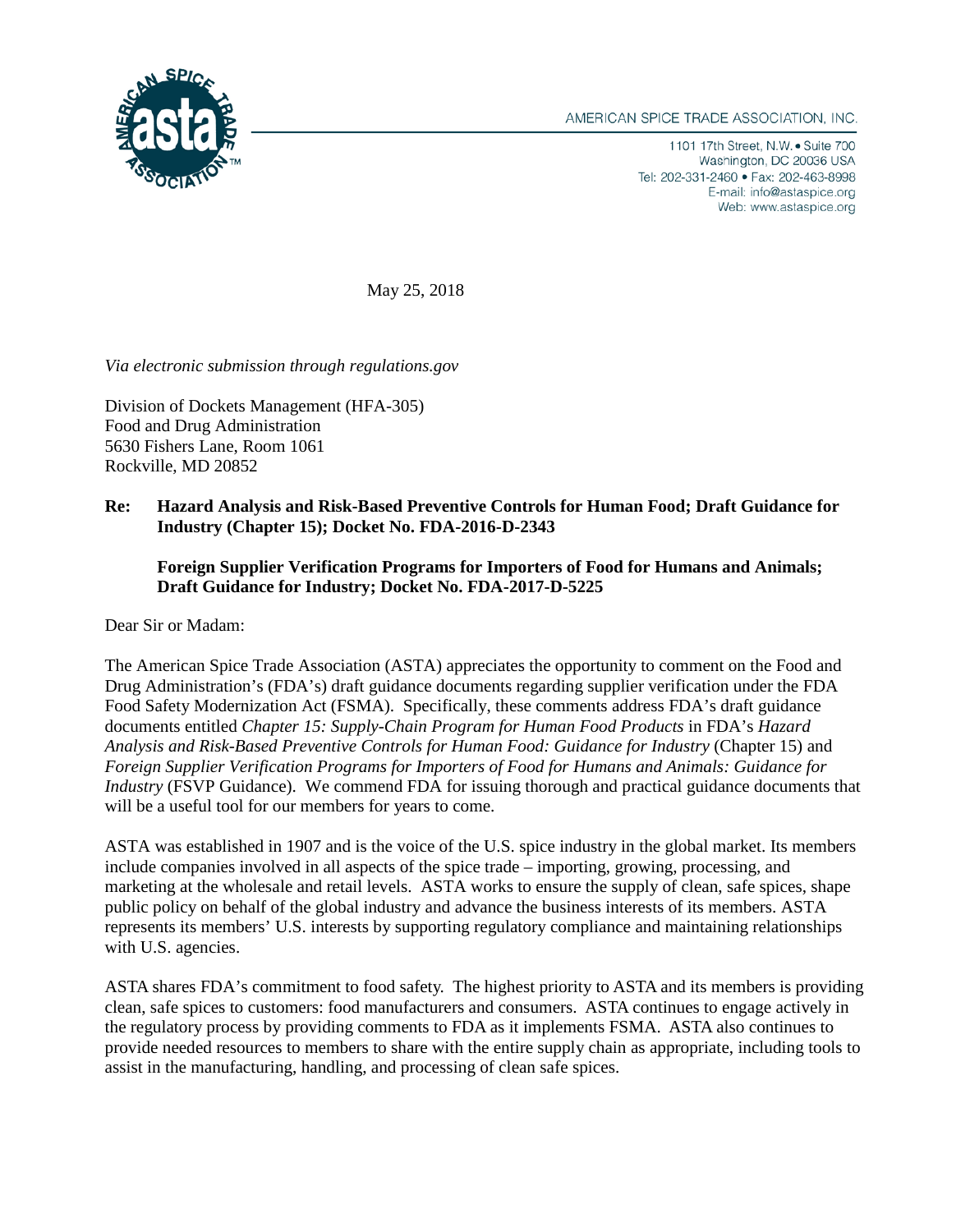We are submitting this comment to address both Chapter 15 and the FSVP guidance because the supplier verification requirements in the Preventive Controls for Human Food (PCHF) and FSVP rules are largely parallel. We ask that FDA make revisions to both of these documents to address our comments.

In our comments that follow, we highlight two particular topics addressed in these draft guidance documents that have a particular impact for our members:

- 1. More flexibility is needed for performing verification when a control is applied by a facility or farm prior to a supplier (e.g., by a supplier's supplier).
- 2. FDA should acknowledge that a non-employee retained to perform supplier verification activities on behalf of an importer or receiving facility (e.g., consultant) is not "another entity," so their work does not need to be reviewed and assessed by the importer or receiving facility.

## **More Flexibility is Needed for Supplier Verification of Indirect Suppliers**

The draft guidance documents discuss FDA's expectations for how to manage supplier verification when a hazard requiring a control is managed by an indirect supplier (i.e., a supplier's supplier or another party further back in the supply chain). In Chapter 15, FDA explains that "there is some flexibility in how you could" perform supplier verification if the control is applied by an indirect supplier. However, the examples provided do not provide enough flexibility to be practical, particularly in light of commercial considerations.

Chapter 15 provides the example of a seasoning mix for which certain controls are applied by a supplier to the seasoning mix manufacturer. FDA explains that the entity performing supplier verification either (1) "could rely on documentation provided by Supplier X to you regarding Supplier X's supplier verification activities," or (2) could conduct the appropriate supplier verification activities with respect to the supplier's suppliers itself (i.e., directly verify these suppliers). Neither of these options is practical to implement and, therefore, FDA should provide additional flexibility through the final guidance.

This first option presents a considerable burden for both the verifier and the supplier. Foods such as spices, spice blends, and seasonings often are made from ingredients sourced from numerous suppliers. It would take a tremendous amount of work for the supplier to provide the verifier with all of their supplier verification documents for each of their own suppliers. Correspondingly, it would be very burdensome for the verifier to review all of this documentation. Additionally, the supplier often is prohibited from sharing information received from its own suppliers with third parties (except FDA) due to non-disclosure agreements. So, it often is impossible for the supplier to share specific verification information (e.g., Food Safety Plans; third-party audit reports) with their customer as documentation of its own verification activities.

This second option is not practical because the company purchasing the finished food does not have a direct relationship with these indirect suppliers. The identity of these indirect suppliers will not be known to purchaser of the finished food and their direct supplier is unlikely to be willing to share the indirect suppliers' identities. Moreover, the direct supplier may be prohibited by contract from sharing the identities of its own suppliers with a third-party. Even if the identities of these indirect suppliers are known to

ASTA Comments on FSMA Supplier Verification Guidance – Page 2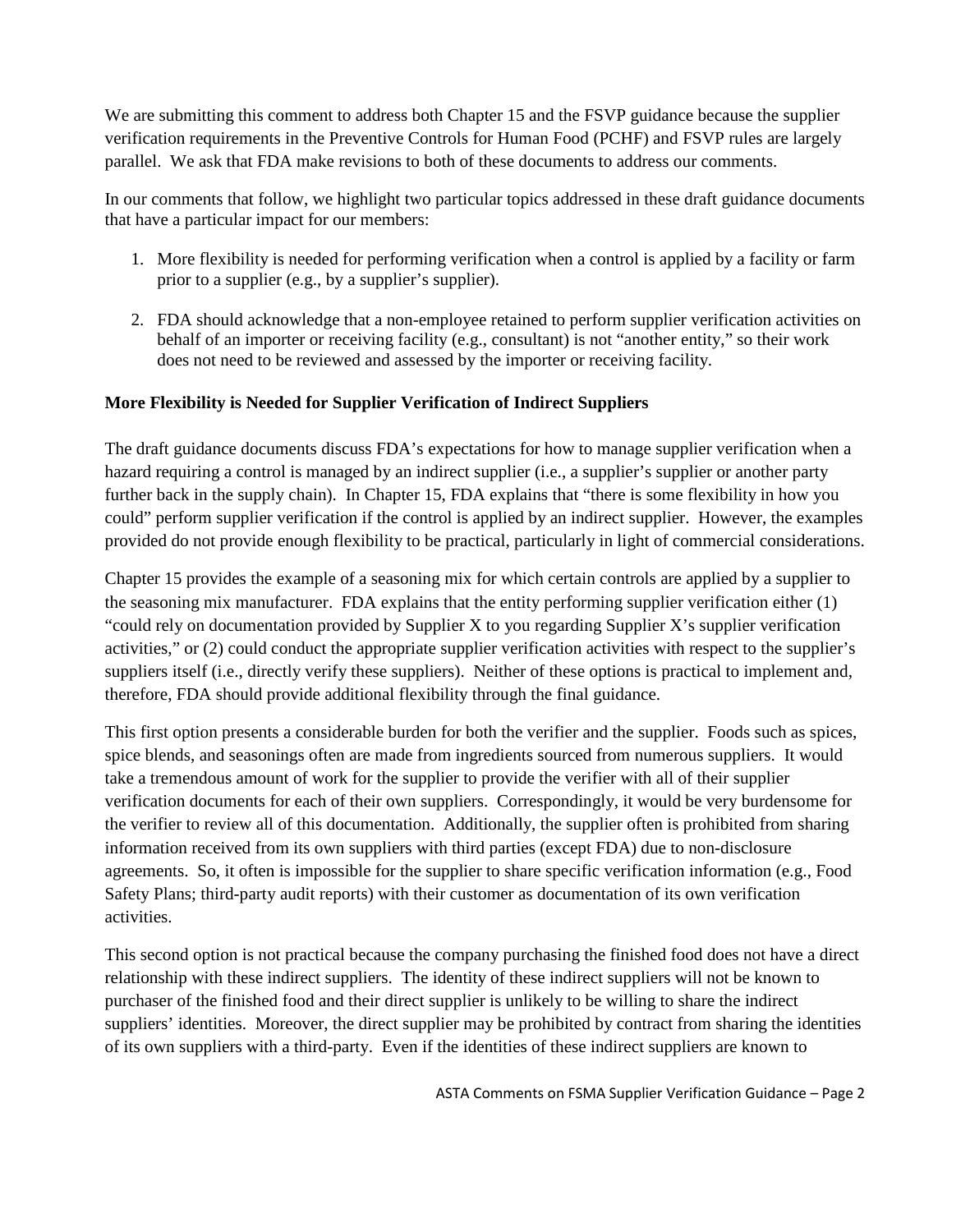whomever is performing supplier verification for the finished food, the indirect suppliers are unlikely to be willing to share any information about their food safety programs with a company with which they do not do business directly. Because there is no contractual relationship between the indirect supplier and the purchaser of the finished food that is performing supplier verification, there is no obligation for the indirect supplier to share any information regarding their programs or controls. Accordingly, this option is unlikely to ever be viable. Simply put, companies will not send third-parties sensitive information regarding their food safety programs when there is no commercial or regulatory obligation to do so.

ASTA recognizes the important role that supplier verification plays to ensuring that food is safe, but also believes that there are more practical ways to accomplish this goal than what FDA has outlined in the draft guidance documents. Our recommendation is for FDA to provide through this guidance that it would be acceptable for the verifier to review its direct supplier's supplier verification procedure to confirm that they have an appropriate system in place to verify their own suppliers, rather than reviewing specific documentation showing that this procedure has been followed for each of the indirect suppliers that implements a control. This would mean that instead of requiring a supplier to provide the verifier with all of their documentation related to supplier verification for each of the indirect suppliers, the direct supplier can simply provide the verifier with their supplier verification procedure to demonstrate that they have an adequate system in place to perform supplier verification. The verifier then can review this procedure to confirm that their supplier is meeting the requirements under the regulations.

## **FDA Should Clarify That a Non-Employee Retained to Assist with Supplier Verification is Not "Another Entity" Whose Work Needs to be Reviewed and Assessed**

ASTA appreciates that the supplier verification regulations provide flexibility for using a third-party to assist in performing supplier verification on behalf of the importer or receiving facility. *See, e.g.*, 21 CFR §§ 1.504(d), 1.505(d), 1.506(d)(3), § 117.415(a)(3). We also appreciate FDA's recognition in the FSVP draft guidance that it is not always practical or necessary for the importer to review and assess the work of such a third-party, as they may have retained the third-party to perform this work on their behalf. In particular, the FSVP draft guidance states in E.11:

(If your employee or someone you have engaged to perform an evaluation or reevaluation on your behalf (e.g., a consultant) has conducted the evaluation or reevaluation, you do not need to review and assess it because your employee or consultant would not constitute "another entity" whose actions you must review and assess.)

We agree with this position that is it not necessary to review and assess a supplier evaluation or reevaluation performed by someone the importer has retained to perform the work on their behalf because this person is not "another entity." We ask FDA to include this statement in the final guidance. The same principle should hold true for PCHF, which uses slightly different language to identify another entity ("an entity other than the receiving facility").

We also request that FDA expand on this point and make clear that if an importer or receiving facility has engaged someone (e.g., a consultant) to perform any of the activities under FSVP or Subpart G on their

ASTA Comments on FSMA Supplier Verification Guidance – Page 3